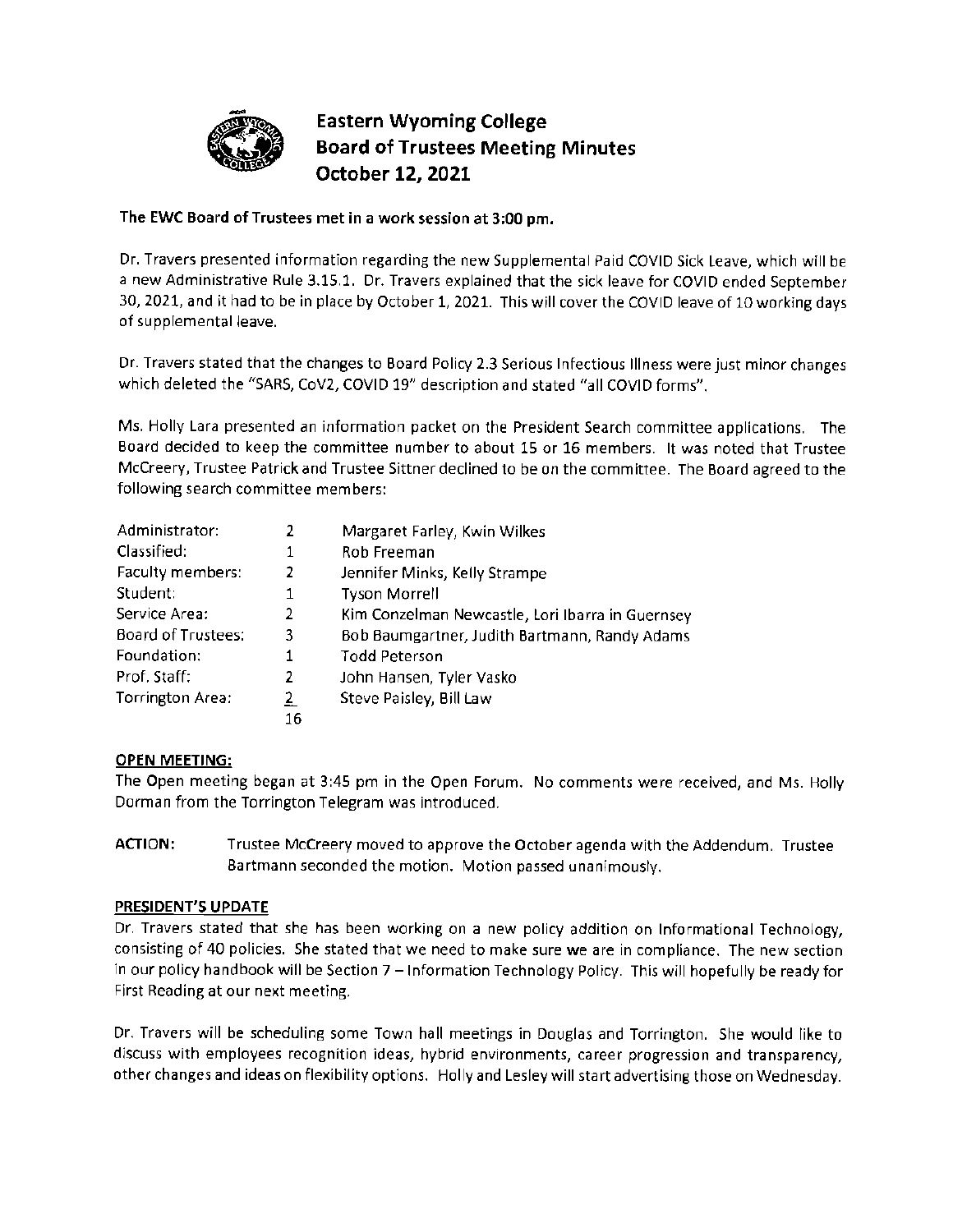#### **CONSENT AGENDA**

**ACTION:** Trustee Adams moved to approve the October 12, 2021, Consent Agenda, with which included the minutes from the September 14, 2021, Meeting, the resignation of Ethan Wilhoit and the appointment of Ms. Anita Burns as Cook. Trustee Mccreery seconded the motion. Motion passed unanimously.

# **ACTION ITEMS**

Mr. Wilkes presented information on the October Fiscal Report.

**ACTION:** Trustee Patrick moved to approve the October Fiscal Report. Trustee Mccreery seconded the motion. Motion passed unanimously.

#### **CyberScout Monitoring:**

Mr. Wilkes presented documents regarding identity theft monitoring from CyberScout for the amount of \$37,540 and Epiq for \$45,600. It is estimated that the College will have to send out approximaly 69,000 emails to notify EWC patrons of the cyber attack. An estimate redemption rate of 1% will be covered by the Cyber Security Insurance. If the rate would climb, it is still covered. Dr. Travers wanted to make sure the Dept. of Education approves this company and if so, this would begin this week.

It was noted that a previous email vote was done from the Board because the College had to meet a deadline, so the approval for this is a ratification at this meeting. Due to the new bids from Cyberscout.

Attorney Evans stated that a motion to approve the previous Zander bid was needed, before a vote on the new CyberScout bid.

- **ACTION:** Trustee Adams moved to approve the ratification to approve Zander Company. Motion failed due to lack of a second motion.
- **ACTION:** Trustee Patrick moved to approve CyberScout monitoring instead of the previously approved Zander Company. Trustee Bartmann seconded the motion. Motion passed unanimously.
- ACTION: Trustee Adams moved to approve the first reading revisions of Board Policy 2.3 Serious Infectious Illness. Changes were made to reflect all forms of COVID instead of stating just COVID-19. Trustee Mccreery seconded the motion. Motion passed unanimously.
- **ACTION:** Trustee Bartmann moved to approve the ratification of the new Supplemental Paid COVID Sick Leave addition to Administrative Rule 3.15.1, which was previously approved by the Board on September 30, 2021, in an email vote from the Board of Trustees, and went into effect on October 1, 2021. Trustee Mccreery seconded the motion. Motion passed unanimously.
- ACTION: Trustee McCreery moved to approve the resurfacing of the gym floor from JJPratt Enterprises, LLC. quote for \$[31,800.00](https://31,800.00), and would be completed in the Spring or Summer of 2022. Trustee Adams seconded the motion. Motion passed unanimously.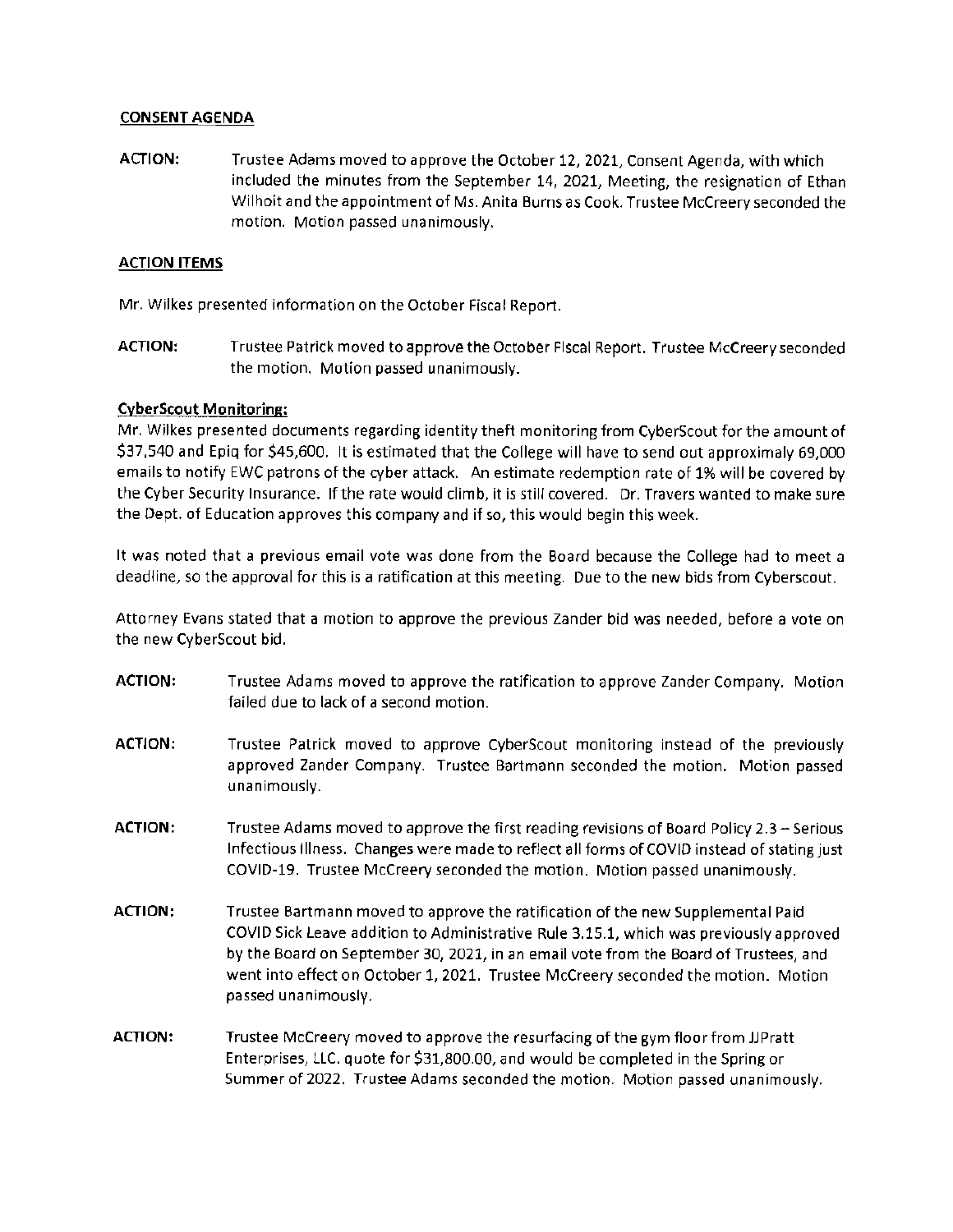**ACTION** Trustee Mccreery moved to approve the ratification of the appointment for the new Interim Vice President for Student Services, Ms. Tami Afdahl. Trustee Bartmann seconded the motion. Motion passed unanimously.

> *COMMENT:* Trustee Patrick quested when the advertisement was going to be going out for this position and asked if this could be advertised the first of December or January. The Trustees agreed to start advertisement in December.

- **ACTION:** Trustee Mccreery moved to approve the ratification of the appointment for the Interim Financial Aid Director, Ms. Terri Hauf. Trustee Sittner seconded the motion. Motion passed unanimously. This position is currently being advertised for and there are three applicants so far.
- **ACTION:** Trustee Mccreery move to approve the appointment of Ms. Kelly O'Brien to the position of Animal Care Specialist. Trustee Bartmann seconded the motion. Motion passed unanimously. It was noted that Ms. O'Brien is a graduate of the EWC Vet Tech program.
- **ACTION:** Trustee Mccreery moved to approve the selection of the 16 Presidential Search Committee members to include Bob Baumgartner, Judith Bartmann, Randy Adams, Tyson Morrell, Todd Peterson, Margaret Farley, John Hansen, Kwin Wilkes, Rob Freeman, Jennifer Minks, Kelly Strampe, Tyler Vasko, Bill Law, Steve Paisley, Kim Conzelman and Lori Ibarra. Judith Bartmann seconded the motion. Motion passed unanimously.

#### **INFORMATION ITEMS**

- 1. Ms. Tami Afdahl updated the Board on College Relations and Student Services. Tami stated that the new marquee has been installed and with the new system, it provides flexibility on how it's updated as it's a web based program and can be accessed anywhere. The ATEC sign will soon be in place, and we are waiting on an electrical line to be installed. The Sagebrush and Roses fundraiser will be held on January  $29<sup>th</sup>$ .
- 2. Mr. Keith Jarvis updated the Board on construction and major maintenance. Keith presented a PowerPoint presentation on work being done at the college and also an informative salary presentation illustrating the pay scales and situation with keeping employees at the current rate. He stated that it would take \$75,000 a year and \$3.00 an hour upgrade just to be marketable in Torrington.
- 3. Ms. Holly Lara updated the Board on Human Resources. Holly spoke about the salary base and concurred with Keith's presentation. As it is right now, the State may provide a onetime bonus, but that will not help us in the long run as the base needs to be raised on our salary schedule.
- 4. Dr. Walt Nolte will be on campus October 26-27 to partake in forums with different employee groups, president's cabinet and community to complete the profile for a new president.